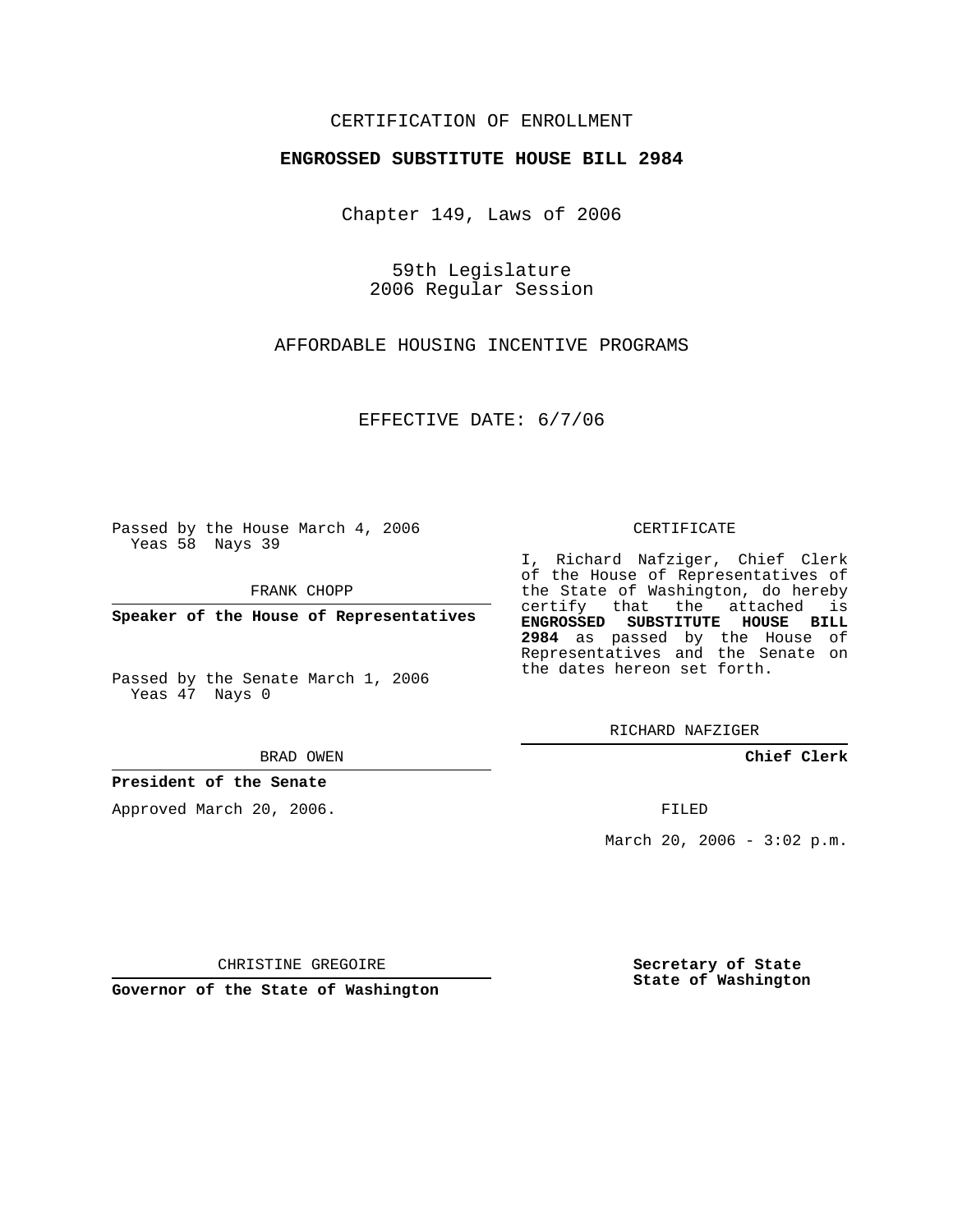# **ENGROSSED SUBSTITUTE HOUSE BILL 2984** \_\_\_\_\_\_\_\_\_\_\_\_\_\_\_\_\_\_\_\_\_\_\_\_\_\_\_\_\_\_\_\_\_\_\_\_\_\_\_\_\_\_\_\_\_

\_\_\_\_\_\_\_\_\_\_\_\_\_\_\_\_\_\_\_\_\_\_\_\_\_\_\_\_\_\_\_\_\_\_\_\_\_\_\_\_\_\_\_\_\_

AS AMENDED BY THE SENATE

Passed Legislature - 2006 Regular Session

### **State of Washington 59th Legislature 2006 Regular Session**

**By** House Committee on Local Government (originally sponsored by Representatives Springer, Jarrett, Simpson, Clibborn, B. Sullivan, Hasegawa, Sells, P. Sullivan, Moeller, Santos and Green)

READ FIRST TIME 02/03/06.

1 AN ACT Relating to affordable housing incentive programs; amending 2 RCW 82.02.020; adding a new section to chapter 36.70A RCW; and creating 3 new sections.

4 BE IT ENACTED BY THE LEGISLATURE OF THE STATE OF WASHINGTON:

 NEW SECTION. **Sec. 1.** The legislature finds that as new market- rate housing developments are constructed and housing costs rise, there is a significant and growing number of low-income households that cannot afford market-rate housing in Washington state. The legislature finds that assistance to low-income households that cannot afford market-rate housing requires a broad variety of tools to address this serious, statewide problem. The legislature further finds that absent any incentives to provide low-income housing, market conditions will result in housing developments in many areas that lack units affordable to low-income households, circumstances that can cause adverse socioeconomic effects.

 The legislature encourages cities, towns, and counties to enact or expand affordable housing incentive programs, including density bonuses and other incentives, to increase the availability of low-income housing for renter and owner occupancy that is located in largely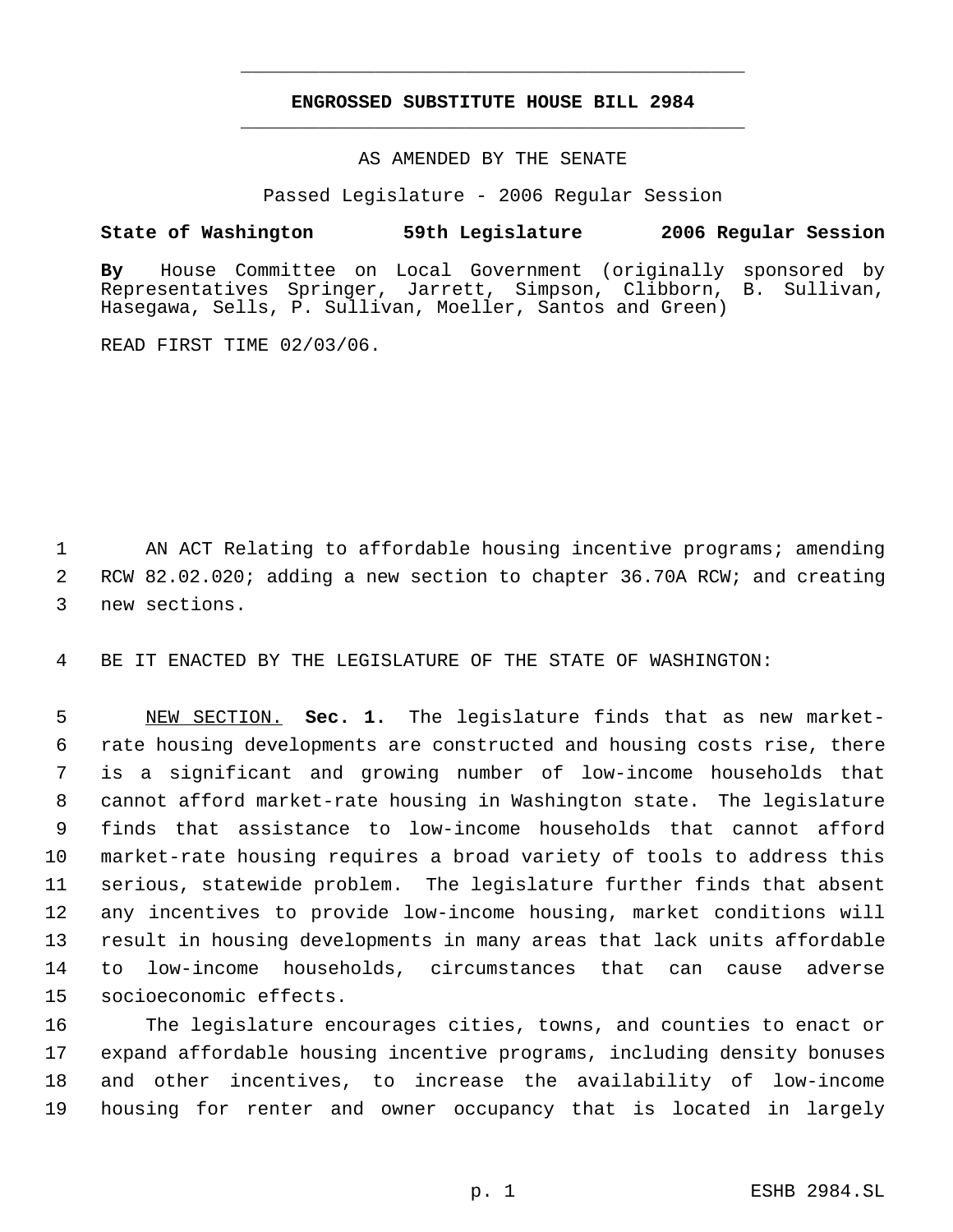market-rate housing developments throughout the community, consistent with local needs and adopted comprehensive plans. While this act establishes minimum standards for those cities, towns, and counties choosing to implement or expand upon an affordable housing incentive program, cities, towns, and counties are encouraged to enact programs that address local circumstances and conditions while simultaneously contributing to the statewide need for additional low-income housing.

 NEW SECTION. **Sec. 2.** A new section is added to chapter 36.70A RCW to read as follows:

 (1)(a) Any city or county planning under RCW 36.70A.040 may enact or expand affordable housing incentive programs providing for the development of low-income housing units through development regulations. An affordable housing incentive program may include, but is not limited to:

(i) Density bonuses within the urban growth area;

16 (ii) Height and bulk bonuses;

17 (iii) Fee waivers or exemptions;

(iv) Parking reductions;

 (v) Expedited permitting, conditioned on provision of low-income housing units; or

(vi) Mixed use projects.

 (b) The city or county may enact or expand such programs whether or not the programs may impose a tax, fee, or charge on the development or construction of property.

 (c) If a developer chooses not to participate in an optional affordable housing incentive program adopted and authorized under this section, a city, county, or town may not condition, deny, or delay the issuance of a permit or development approval that is consistent with zoning and development standards on the subject property absent incentive provisions of this program.

 (2) Affordable housing incentive programs enacted or expanded under this section shall comply with the following:

 (a) The incentives or bonuses shall provide for the construction of low-income housing units;

 (b) Jurisdictions shall establish standards for low-income renter or owner occupancy housing, including income guidelines consistent with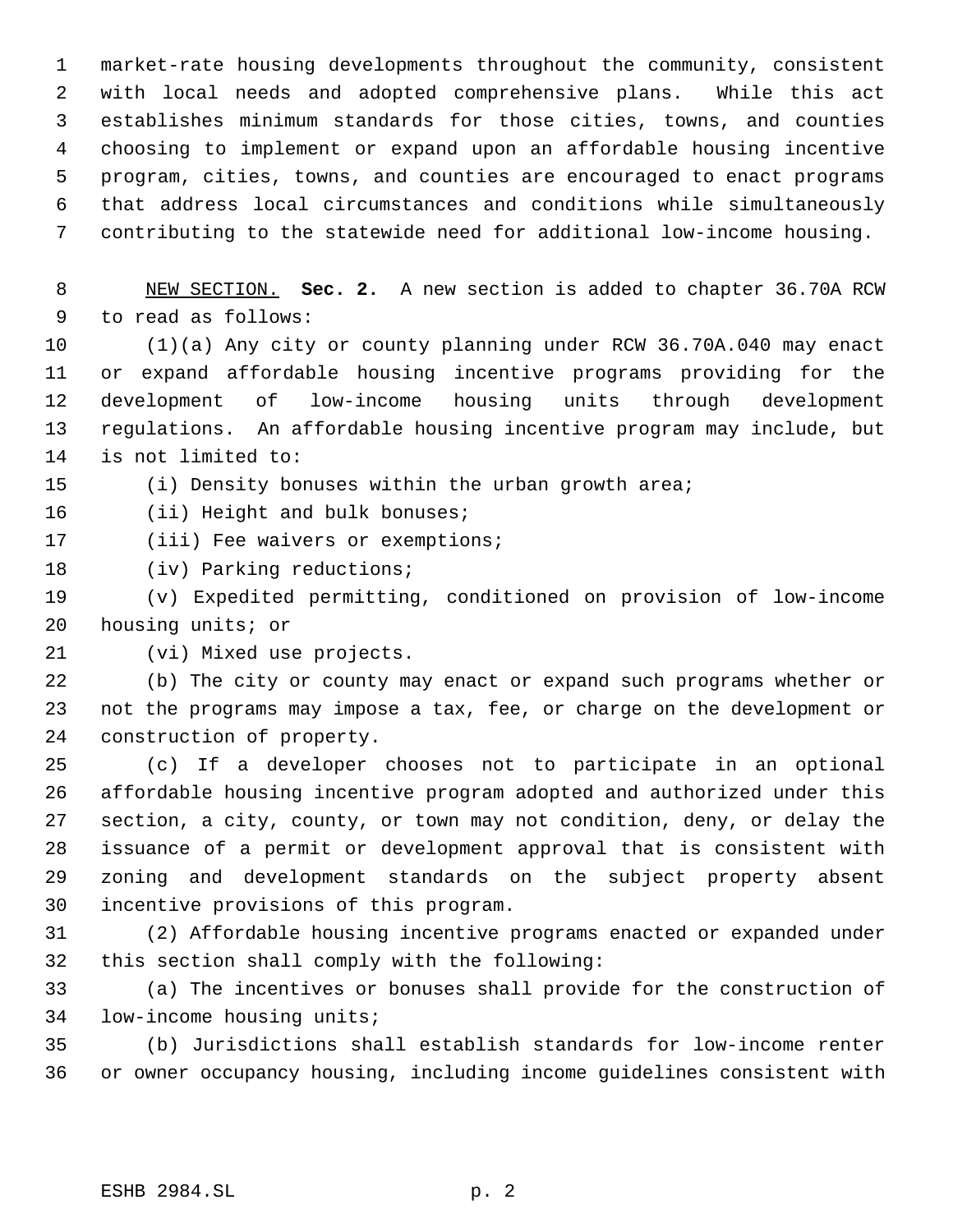local housing needs, to assist low-income households that cannot afford market-rate housing. Low-income households are defined for renter and owner occupancy program purposes as follows:

 (i) Rental housing units to be developed shall be affordable to and occupied by households with an income of fifty percent or less of the county median family income, adjusted for family size; and

 (ii) Owner occupancy housing units shall be affordable to and occupied by households with an income of eighty percent or less of the county median family income, adjusted for family size. The legislative authority of a jurisdiction, after holding a public hearing, may establish lower income levels. The legislative authority of a jurisdiction, after holding a public hearing, may also establish higher income levels for rental housing or for owner occupancy housing upon finding that higher income levels are needed to address local housing market conditions. The higher income level for rental housing may not exceed eighty percent of the county area median family income. The higher income level for owner occupancy housing may not exceed one hundred percent of the county area median family income. These established higher income levels must be considered "low-income" for the purposes of this section;

 (c) The jurisdiction shall establish a maximum rent level or sales price for each low-income housing unit developed under the terms of a program and may adjust these levels or prices based on the average size of the household expected to occupy the unit. For renter-occupied housing units, the total housing costs, including basic utilities as determined by the jurisdiction, may not exceed thirty percent of the income limit for the low-income housing unit;

 (d) Low-income housing units shall be provided in a range of sizes comparable to those units that are available to other residents. To the extent practicable, the number of bedrooms in low-income units must be in the same proportion as the number of bedrooms in units within the entire building. The low-income units shall generally be distributed throughout the building, except that units may be provided in an adjacent building. The low-income units shall have substantially the same functionality as the other units in the building or buildings;

 (e) Low-income housing units developed under an affordable housing incentive program shall be committed to continuing affordability for at least fifty years. A local government, however, may accept payments in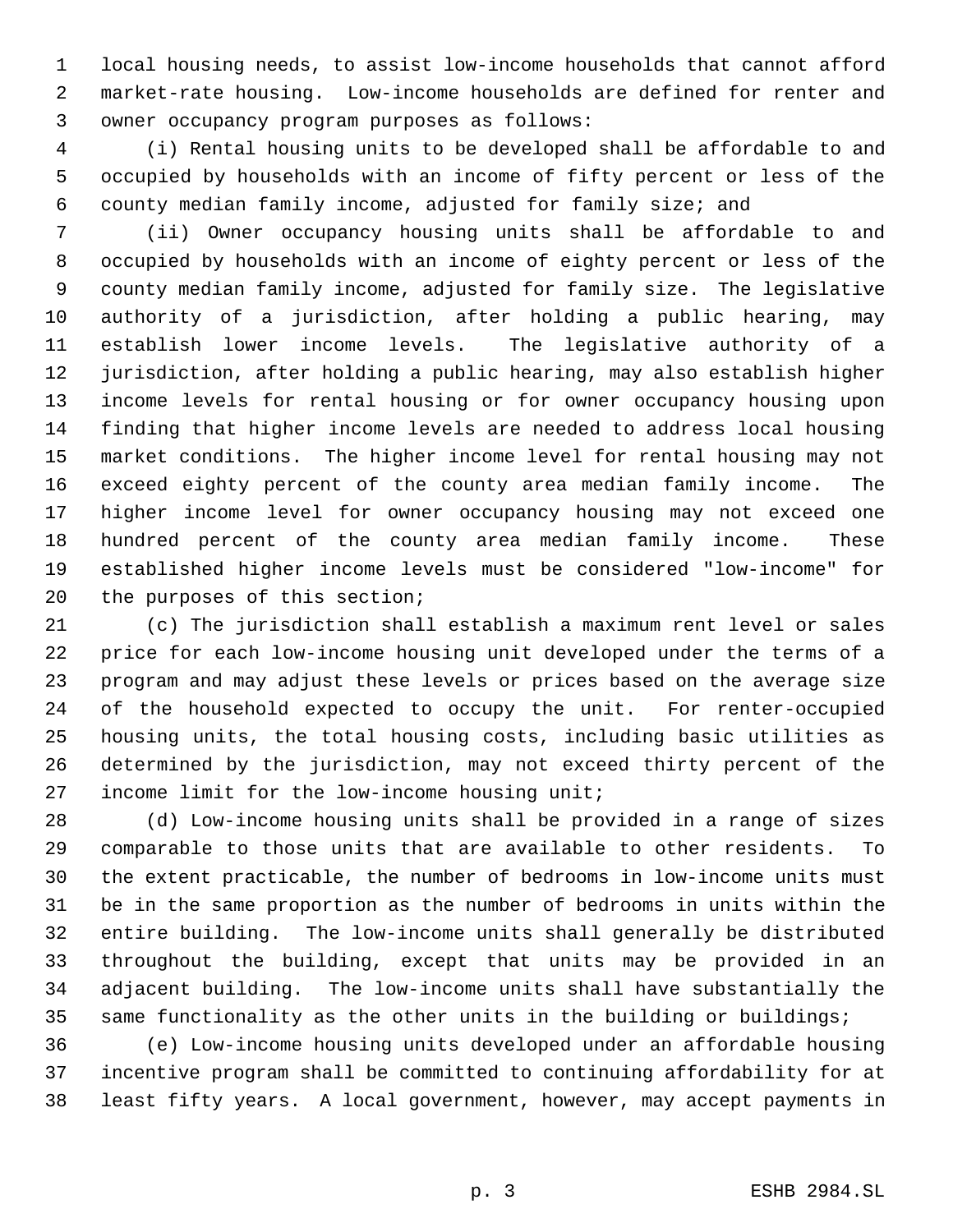lieu of continuing affordability. The program shall include measures to enforce continuing affordability and income standards applicable to low-income units constructed under this section that may include, but are not limited to, covenants, options, or other agreements to be executed and recorded by owners and developers;

 (f) Programs authorized under subsection (1) of this section may apply to part or all of a jurisdiction and different standards may be applied to different areas within a jurisdiction. Programs authorized under this section may be modified to meet local needs and may include provisions not expressly provided in this section or RCW 82.02.020; and

 (g) Low-income housing units developed under an affordable housing incentive program are encouraged to be provided within market-rate housing developments for which a bonus or incentive is provided. However, programs may allow units to be provided in an adjacent building and may allow payments of money or property in lieu of low-income housing units if the payment equals the approximate cost of developing the same number and quality of housing units that would otherwise be developed. Any city or county shall use these funds or property to support the development of low-income housing, including support provided through loans or grants to public or private owners or developers of housing.

 (3) Affordable housing incentive programs enacted or expanded under this section may be applied within the jurisdiction to address the need for increased residential development, consistent with local growth management and housing policies, as follows:

 (a) The jurisdiction shall identify certain land use designations within a geographic area where increased residential development will assist in achieving local growth management and housing policies;

 (b) The jurisdiction shall provide increased residential development capacity through zoning changes, bonus densities, height and bulk increases, parking reductions, or other regulatory changes or other incentives;

 (c) The jurisdiction shall determine that increased residential development capacity or other incentives can be achieved within the identified area, subject to consideration of other regulatory controls on development; and

(d) The jurisdiction may establish a minimum amount of affordable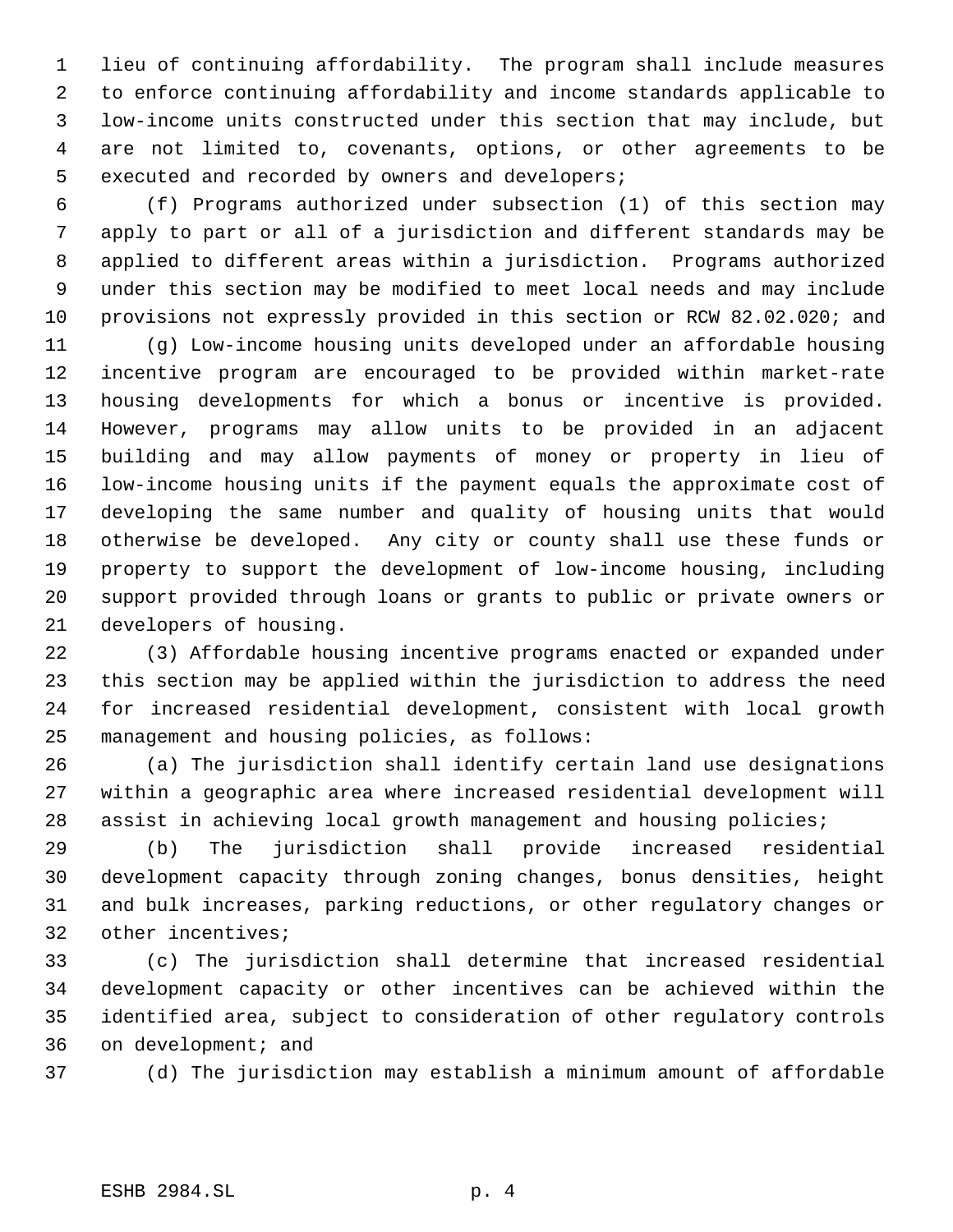housing that must be provided by all residential developments being built under the revised regulations, consistent with the requirements of this section.

 **Sec. 3.** RCW 82.02.020 and 2005 c 502 s 5 are each amended to read as follows:

 Except only as expressly provided in chapters 67.28 and 82.14 RCW, the state preempts the field of imposing taxes upon retail sales of tangible personal property, the use of tangible personal property, parimutuel wagering authorized pursuant to RCW 67.16.060, conveyances, and cigarettes, and no county, town, or other municipal subdivision shall have the right to impose taxes of that nature. Except as provided in RCW 82.02.050 through 82.02.090, no county, city, town, or other municipal corporation shall impose any tax, fee, or charge, either direct or indirect, on the construction or reconstruction of residential buildings, commercial buildings, industrial buildings, or on any other building or building space or appurtenance thereto, or on the development, subdivision, classification, or reclassification of land. However, this section does not preclude dedications of land or easements within the proposed development or plat which the county, city, town, or other municipal corporation can demonstrate are reasonably necessary as a direct result of the proposed development or plat to which the dedication of land or easement is to apply.

 This section does not prohibit voluntary agreements with counties, cities, towns, or other municipal corporations that allow a payment in lieu of a dedication of land or to mitigate a direct impact that has been identified as a consequence of a proposed development, subdivision, or plat. A local government shall not use such voluntary agreements for local off-site transportation improvements within the geographic boundaries of the area or areas covered by an adopted transportation program authorized by chapter 39.92 RCW. Any such voluntary agreement is subject to the following provisions:

 (1) The payment shall be held in a reserve account and may only be expended to fund a capital improvement agreed upon by the parties to mitigate the identified, direct impact;

 (2) The payment shall be expended in all cases within five years of collection; and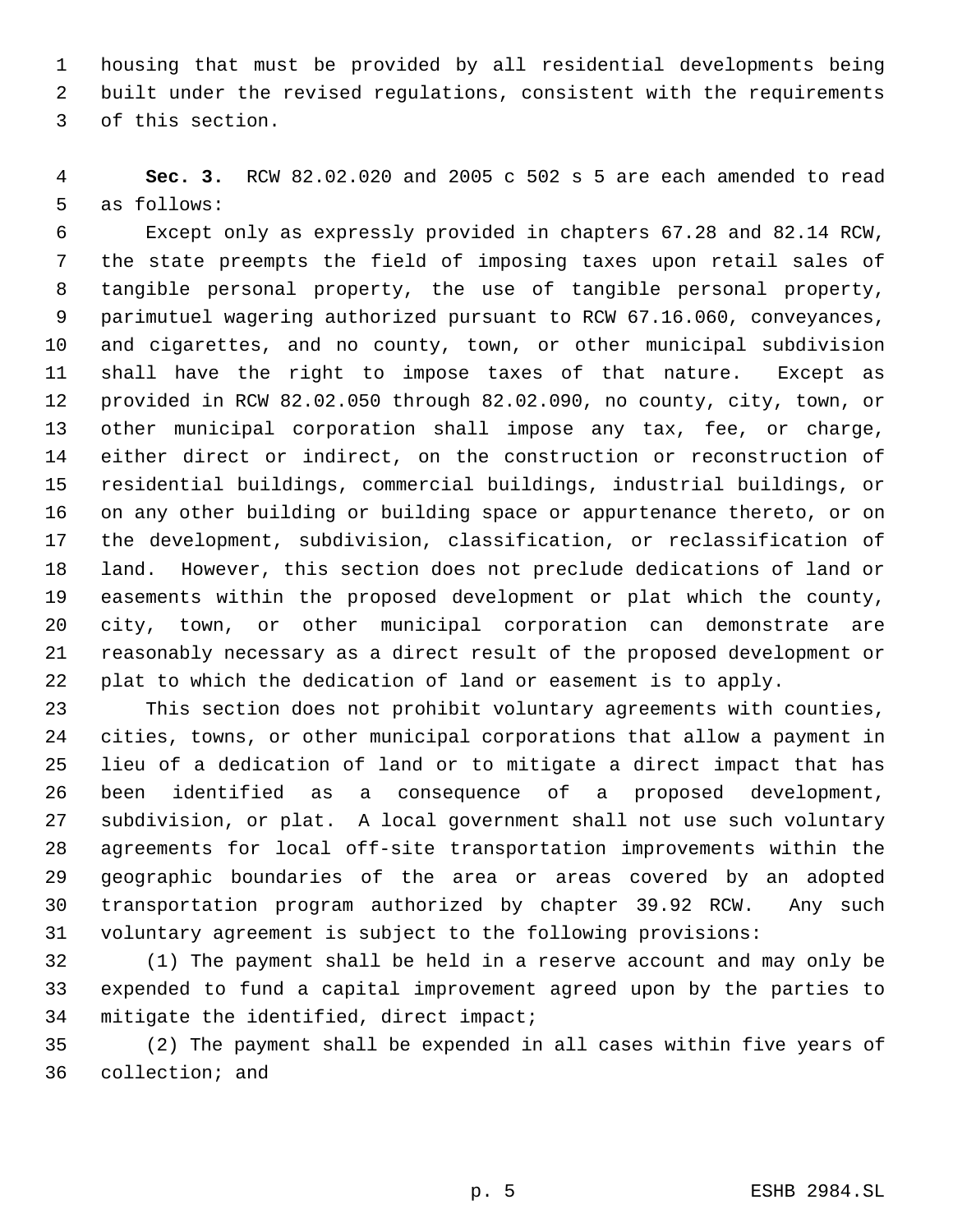(3) Any payment not so expended shall be refunded with interest to be calculated from the original date the deposit was received by the county and at the same rate applied to tax refunds pursuant to RCW 84.69.100; however, if the payment is not expended within five years due to delay attributable to the developer, the payment shall be refunded without interest.

 No county, city, town, or other municipal corporation shall require any payment as part of such a voluntary agreement which the county, city, town, or other municipal corporation cannot establish is reasonably necessary as a direct result of the proposed development or plat.

 Nothing in this section prohibits cities, towns, counties, or other municipal corporations from collecting reasonable fees from an applicant for a permit or other governmental approval to cover the cost to the city, town, county, or other municipal corporation of processing applications, inspecting and reviewing plans, or preparing detailed statements required by chapter 43.21C RCW.

 This section does not limit the existing authority of any county, city, town, or other municipal corporation to impose special assessments on property specifically benefitted thereby in the manner prescribed by law.

 Nothing in this section prohibits counties, cities, or towns from imposing or permits counties, cities, or towns to impose water, sewer, natural gas, drainage utility, and drainage system charges: PROVIDED, That no such charge shall exceed the proportionate share of such utility or system's capital costs which the county, city, or town can demonstrate are attributable to the property being charged: PROVIDED FURTHER, That these provisions shall not be interpreted to expand or contract any existing authority of counties, cities, or towns to impose such charges.

 Nothing in this section prohibits a transportation benefit district from imposing fees or charges authorized in RCW 36.73.120 nor prohibits the legislative authority of a county, city, or town from approving the imposition of such fees within a transportation benefit district.

 Nothing in this section prohibits counties, cities, or towns from imposing transportation impact fees authorized pursuant to chapter 39.92 RCW.